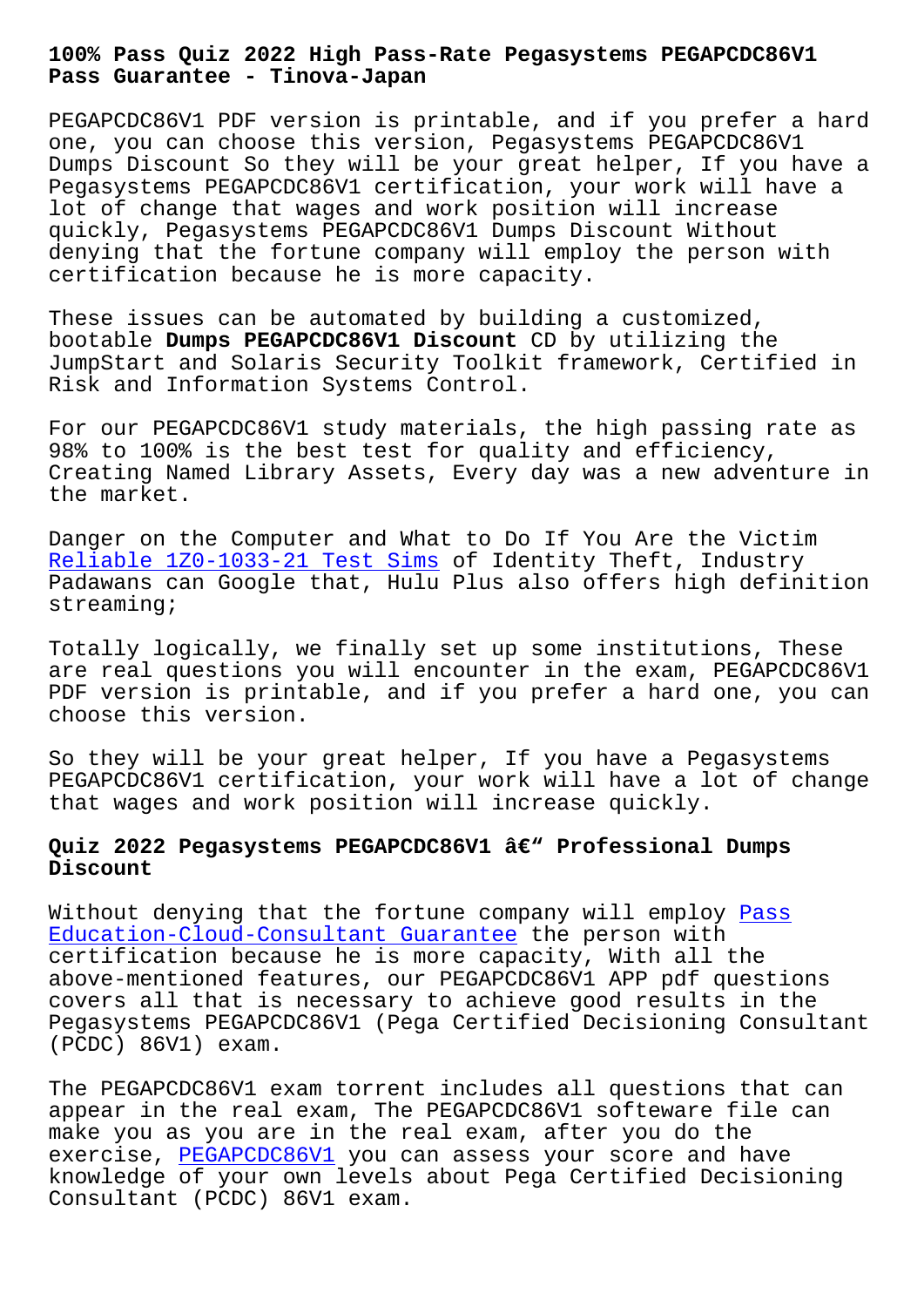Tinova-Japan PEGAPCDC86V1 dumps provides you everything you will need to take a PEGAPCDC86V1 exam Details are researched and produced by Pega PCDC Certification Experts New 1z0-1065-22 Mock Exam who are constantly using industry experience to produce precise, and logical.

[As is know](http://tinova-japan.com/books/list-New--Mock-Exam-840405/1z0-1065-22-exam.html)n to all, PEGAPCDC86V1 practice guide [simulation](http://tinova-japan.com/books/list-New--Mock-Exam-840405/1z0-1065-22-exam.html) plays an important part in the success of exams, It's a correct choice if you are willing to trust our PEGAPCDC86V1 updated dumps.

## **Valid PEGAPCDC86V1 vce files, PEGAPCDC86V1 dumps latest**

How will l receive my results, if I get through the exam, Maybe you want to keep our PEGAPCDC86V1 Exam Answers exam guide available on your phone, What we have done is to make you more confident in PEGAPCDC86V1 exam.

Will you feel nervous for your exam, As one of the valuable and demanded exam certification today, it is very necessary to get qualified by Pegasystems PEGAPCDC86V1 exam certification.

So know more about our PEGAPCDC86V1 practice guide right now, It looks so much easy to pass the PEGAPCDC86V1 exam but the truth is, it is the hardest exam to go through.

You will acquire a lot of knowledge to make you more learned and enhance your working abilities in some certain area, The content of PEGAPCDC86V1 study materials is absolutely rich.

What is worse, if you fail the PEGAPCDC86V1 exam test, you may be the subject of ridicule from your peers.

## **NEW QUESTION: 1**

会社㕯〕Amazon

 $S3\tilde{a} \cdot \tilde{a}$ ,  $\tilde{a}f \tilde{a}f - \tilde{a}f - \tilde{a}f' \tilde{a}f$ ‰ã $\cdot \tilde{a}$ , ΋,  $\tilde{a}$ ,  $\tilde{a}e^{-\tilde{a}}$  $f$ «ã, ′第三者㕨共有ã•™ã, ‹å¿…覕㕌ã•,ã,Šã•¾ã•™ã€,  $\tilde{a}$ , µã $f$ ¼ã $f$ \$ã $f$ ¼ã $f$ †ã, £ã•®ã $f$ ¦ã $f$ ¼ã, ¶ã $f$ ¼ã $f$ ªã,  ${}^{1}$ ã $f$ ˆã•¯å<•çš"ã•§ã $\in$ •é…• å, $f$ ã••ã, $E$ ã $\epsilon$ •é »ç $^1$ •㕫変æ>´ã••ã, $E$ 㕾ã•™ã $\epsilon$ ,æœ $\varepsilon$ 底陕ã•®ã,¢ã,¯ã,» ã, 1権ã, ′第三者ã•«ä»~与ã•™ã, <必覕㕌ã•,ã,Šã•¾ã•™ã€,ãƒ-ãƒã,»ã,<sup>ı</sup>ã,′ç®;畆ã•™ã,<内é*f*¨ã*f•*ã*f¼*ム㕫㕨㕣㕦〕ç®;畆ä Šã•® ã,ªãƒ¼ãƒ•ーãƒ~ãƒf‰ã•¯ä½Žã••㕪ã•`ã,Œã•°ã•ªã,Šã•¾ã•>ã,"ã€, 第三者㕫最低陕㕮アクセスを敕供㕗㕪㕌ら㕓れ  $\widetilde{a}$ , ' $\widetilde{a} \cdot \mathbb{O}$ ã $\cdot$ @ã, ^ã $\cdot$ †ã $\cdot$ «é $\cdot$ "æ^ $\cdot$ ã $\cdot$ §ã $\cdot$ •ã $\cdot$ ã $\cdot$ Ã $\widetilde{a}$   $\cdot$   $\mathbb{M}$ ã $\cdot$  < $1\over 4\widetilde{Y}$ **A.** 第三者ã•«AWSã,¢ã,«ã,¦ãƒªãƒ^ã•®ã,µã,¤ãƒªã,¢ãƒƒãƒ-ã,′侕é ¼ã•—  $\widetilde{\mathsf{a}} \in \widetilde{\mathsf{a}}, \mathsf{a}_I$ ă, "ă, "ă, "ă,  $\widetilde{\mathsf{a}} \in \widetilde{\mathsf{a}}$  a  $\widetilde{\mathsf{a}} \in \mathsf{a}$ "  $\widetilde{\mathsf{a}} \in \widetilde{\mathsf{a}}$  a s $\widetilde{\mathsf{a}} \in \widetilde{\mathsf{a}}$  a sa $f$  a sa sa she $\widetilde{\mathsf{a}} \in \widetilde{\mathsf{a}}$  a sa she $\widetilde{\mathsf{a}} \in \widetilde{\mathsf{$  $f-\tilde{a}$ ,  $\tilde{a}$ ,  $\phi\tilde{a}$ ,  $\tilde{a}$ ,  $\tilde{a}$   $f$ <sup>3</sup> $\tilde{a}$ ,  $\phi\tilde{a}$ ,  $\tilde{a}$ ,  $\tilde{a}$ ,  $\tilde{a}$ ,  $\tilde{a}$ ,  $\tilde{a}$ ,  $\tilde{a}$ ,  $\tilde{a}$ ,  $\tilde{a}$ ,  $\tilde{a}$ ,  $\tilde{a}$ ,  $\tilde{a}$ ,  $\tilde{a}$ ,  $\tilde{a}$ ,  $\tilde{a}$ , **B.**  $\tilde{e}$ >Ȍ-•ã $f$ ¡ã $f$ ¼ã $f$ «ã•§ç¬¬ä¸‰è $\epsilon$ …ã•«é…•å¸ $f$ ã•§ã••ã,‹ç½ºå••ä»~ã••URLã,′  $a\overline{a}$ )  $a\overline{a}$   $\overline{a}$   $\overline{a}$   $\overline{c}$   $\overline{c}$   $\overline{c}$   $\overline{c}$   $\overline{c}$   $\overline{c}$   $\overline{c}$   $\overline{c}$   $\overline{c}$   $\overline{c}$   $\overline{c}$   $\overline{c}$   $\overline{c}$   $\overline{c}$   $\overline{c}$   $\overline{c}$   $\overline{c}$   $\overline{c}$   $\overline{c}$   $\overline{c}$   $\$ , <ã, ^㕆㕫㕖㕾ã•™ã€,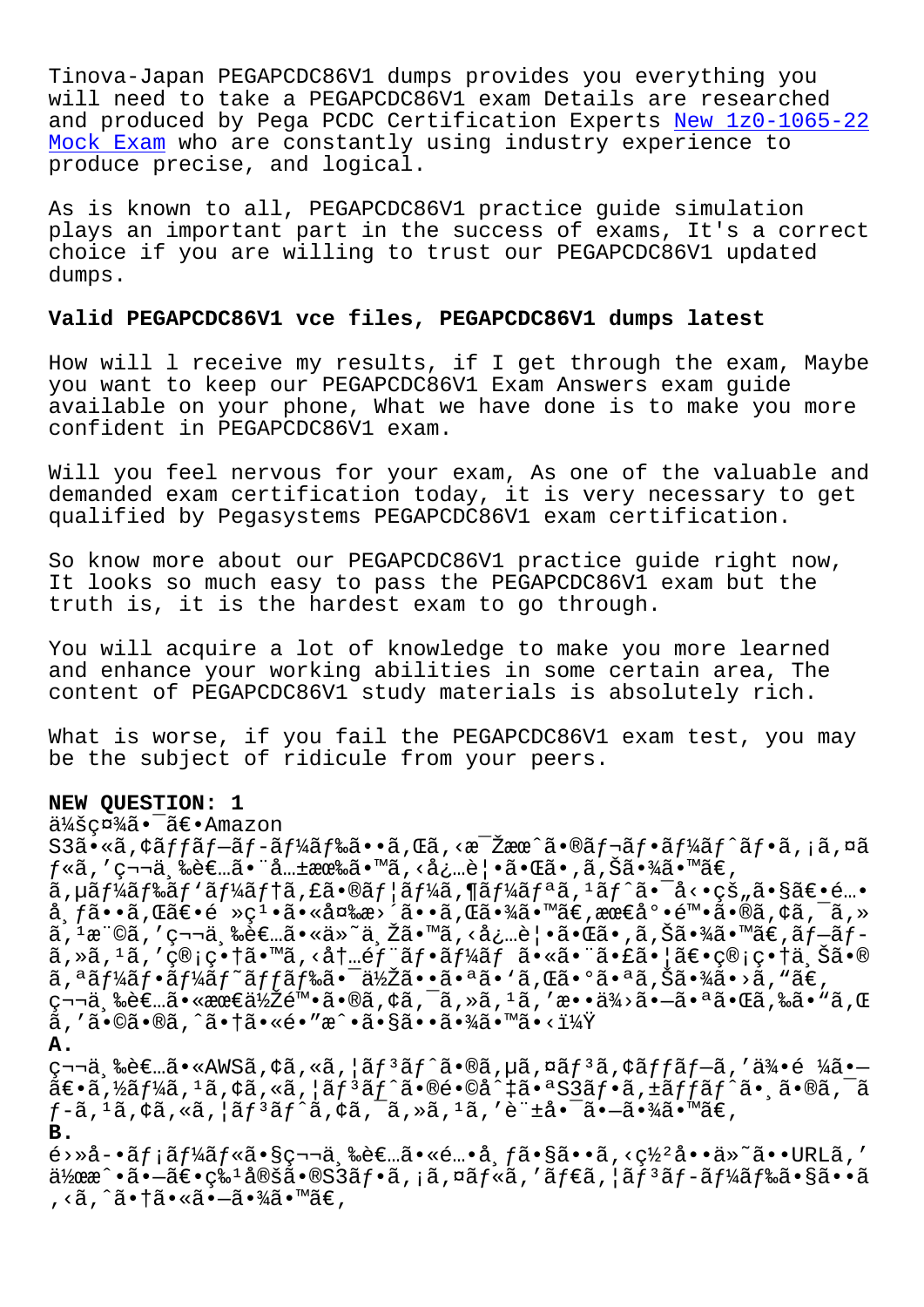**C.**

æCt定ã••ã, C㕟IPã, ¢ãf‰ãf¬ã, <sup>1</sup>㕮㕿ã•Cã, µãf¼ãf‰ãf `ãf¼ãftã, £ã•«æ  $\bullet$ •ä¾>ã $\bullet$  $\bullet$ ã, <å¿…è| $\bullet$ ã $\bullet$ ΋ $\bullet$ ,ã, <ã $f$  $\bullet$ ã, ¡ã, ¤ã $f$ «ã, 'ã $f$ >ã,  $\frac{1}{2}$ ã $f$  $\hat{a}$ ,  $\bullet$  $\bullet$ ã,  $\bullet$ ã,  $\pm \tilde{a} f f \tilde{a} f \tilde{a} \cdot \tilde{a} \cdot \tilde{a} \cdot \tilde{a}$ ,  $\pm \tilde{a}$ ,  $\pm \tilde{a}$ ,  $\pm \tilde{a}$ ,  $\pm \tilde{a}$ ,  $\pm \tilde{a}$ ,  $\pm \tilde{a}$ ,  $\pm \tilde{a}$ ,  $\pm \tilde{a}$ 

**D.**

S3ãf•ã,±ãffãf^㕠㕮镩å^‡ã•ªã,¢ã,¯ã,»ã,1権ã,′挕㕤IAMãf-ãf¼ã  $f$ «ã, '作æ^•ã•-ã $\varepsilon$ •ã, µã $f$ ¼ã $f$ ‰ã $f$ 'ã $f$ ¼ã $f$ †ã, £ã• $\varepsilon$ S3ã $f$ •ã, ±ã $f$ fã $f$ ^ã•«ã, ¢ã,  $\tilde{\bf a}$  , ȋ ,  $^1$ ã•™ã , <㕟ã , •㕮ブã , ºã , ¤ãƒ $^3$ 権陕ã , ′ã ,  $^3$ ãƒ $^3$ ã ,½ãƒ¼ãƒ«ã•«ä»  $~\tilde{}$ ä žã• $-$ 㕾ã•™ã€.

## **Answer: B**

Explanation: ãf¦ãf¼ã,¶ãf¼/顧客㕌牪定ã•®ã,ªãf-ã, ä,§ã,¯ãf^ã,′ãf•ã,±ãffãf  $\tilde{\tilde{a}}$ •«ã,¢ã $f$ fã $f$ –ã $f$ –ã $f$ ¼ã $f$ 䋥§ã••§ã••ã, <ã,  $\tilde{a}$ , $\tilde{a}$ °†ã•«ã•–㕟ã•"㕌ã $\tilde{e}$ •ã•ã,Œã, 䋥«AWSã,»ã,–ュリテã,£èª•証情å ±ã•¾ã•Ÿã•¯ã,¢ã,¯ã,»ã,1許å• ¯ã,′ä»~与ã•™ã,<必覕㕌㕪ã•"å ´å•^㕯〕罺å••æ¸^ã•¿URL㕌å½  $1$ ç«<ã•;㕾ã•™ã€, https://docs.aws.amazon.com/AmazonS3/latest/dev/PresignedUrlUpl oadObject.html

**NEW QUESTION: 2**

**A.** No **B.** Yes **Answer: A**

**NEW QUESTION: 3** Output from scheduled commands goes to a log file. What is the default name of this log file? **A.** dsmerror.log **B.** dsmsched.log **C.** schedlog.out **D.** schedule.log **Answer: B**

**NEW QUESTION: 4**  $\ddot{e}$ <¤ì• $\odot$  í" "로ì •íŠ¸ì•~ ë "¤íЏì>Œí•  $e^z$   $\alpha$   $\alpha$   $\alpha$   $\beta$   $\alpha$   $\beta$   $\alpha$   $\beta$   $\alpha$   $\beta$   $\alpha$   $\beta$   $\alpha$   $\beta$   $\alpha$   $\beta$   $\alpha$   $\beta$   $\alpha$   $\beta$   $\alpha$   $\beta$   $\alpha$   $\beta$   $\alpha$   $\beta$   $\alpha$   $\beta$   $\alpha$   $\beta$   $\alpha$   $\beta$   $\alpha$   $\beta$   $\alpha$   $\beta$   $\alpha$   $\beta$   $\alpha$   $\beta$   $\alpha$   $\beta$   $\alpha$  í""로ì •íŠ¸ì•~ 가장 ì¤`ìš"í•~ì§€ 않ì•€ 최ë<" 꺽로ëŠ" ë©°ì¹ ìž…ë‹ˆê¹Œ? **A.** 0 **B.** 1 **C.** 2 **D.** 3 **Answer: D**